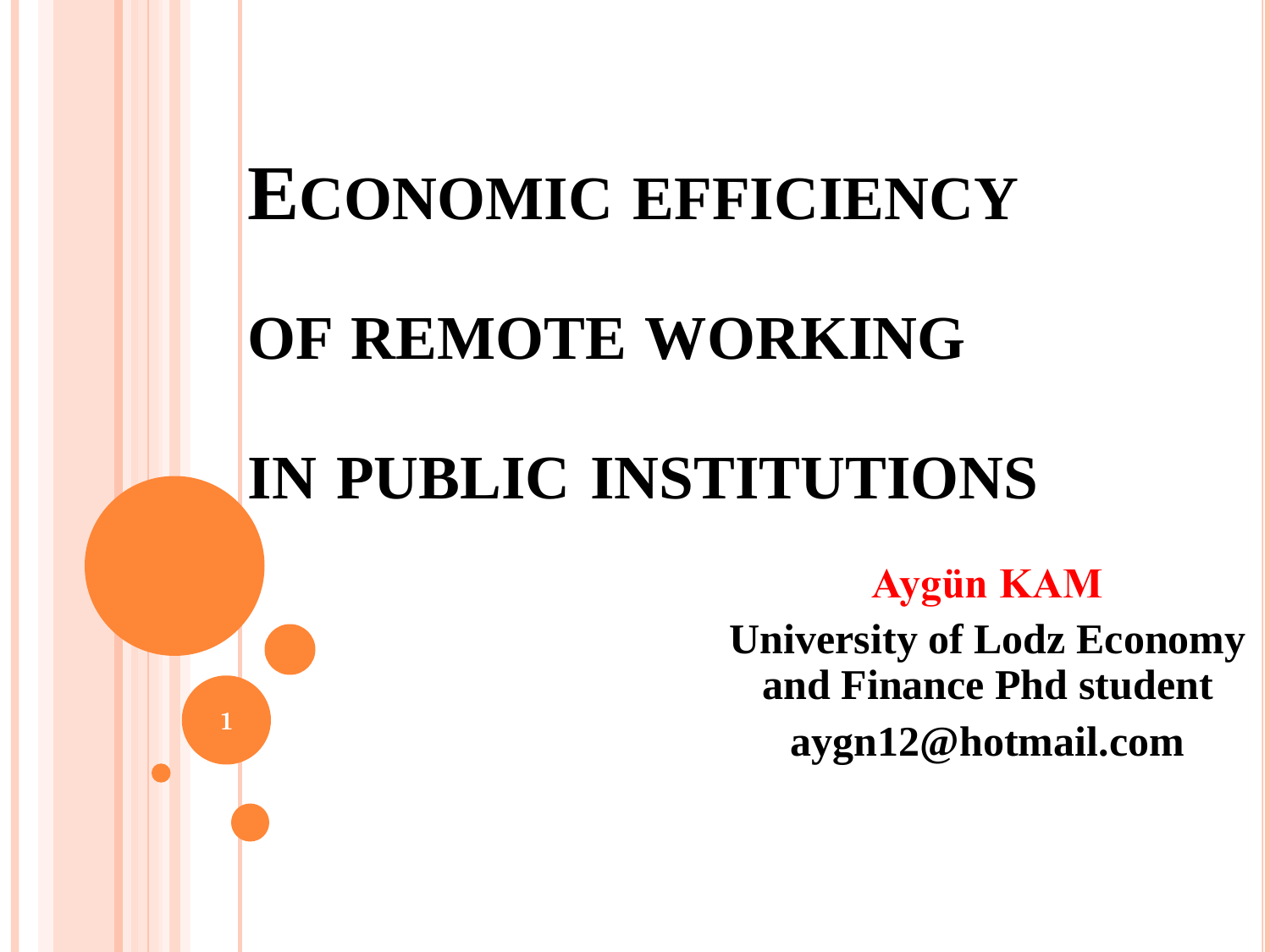### **AGENDA:**

- **Literatur Analysis about Research Topic**
- **The Aim of the Research**
- **Research Hypotheses and Questions**
- **Research Method**
- **Main Assumptions - Conditions for Implementation of Research**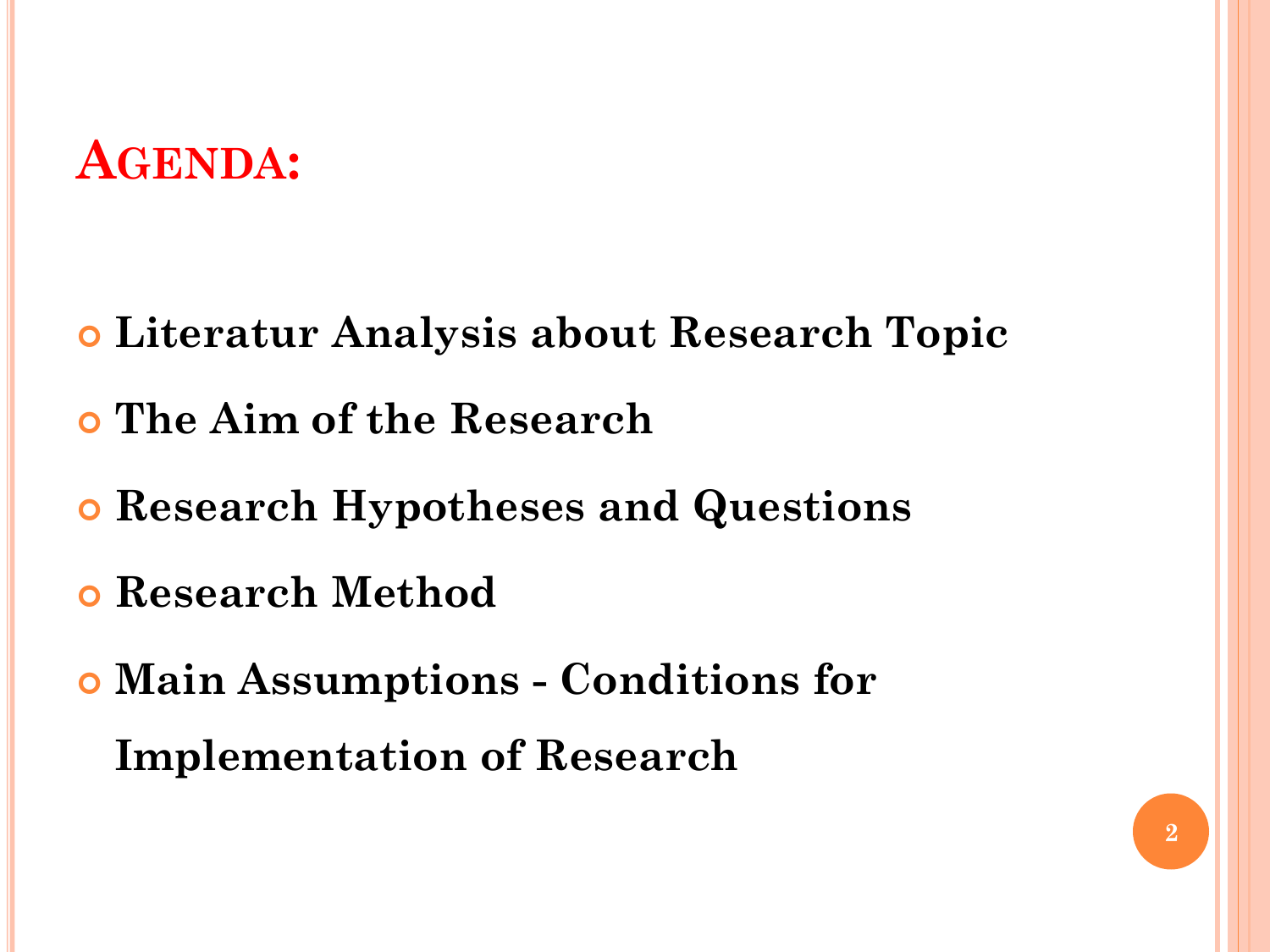## **LITERATUR ANALYSIS ABOUT RESEARCH TOPIC**

- The results showed advantages;
- $\Box$  such as better quality of life,
- **g** greater productivity and flexibility,
- **□** better assessment of the workload,
- **□** Reduction of costs, stress, commuting time.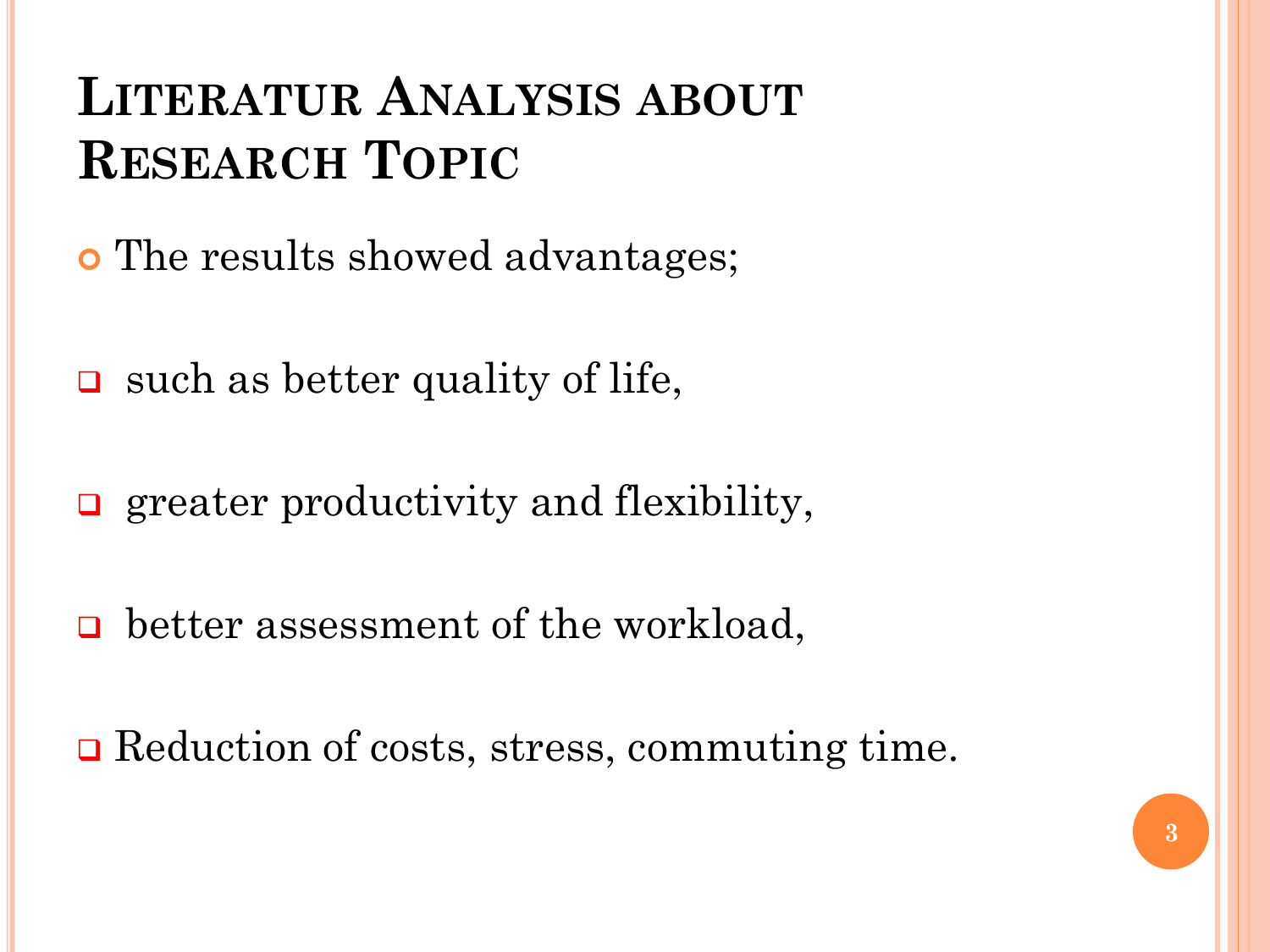- Disadvantages;
- **□** Non-adaptation,
- **□** Lack of communication,
- **□** Lack of connection with the company,
- □ Psychological problems,
- **□** Lack of infrastructure,
- **□** Lack of control of the remote workers.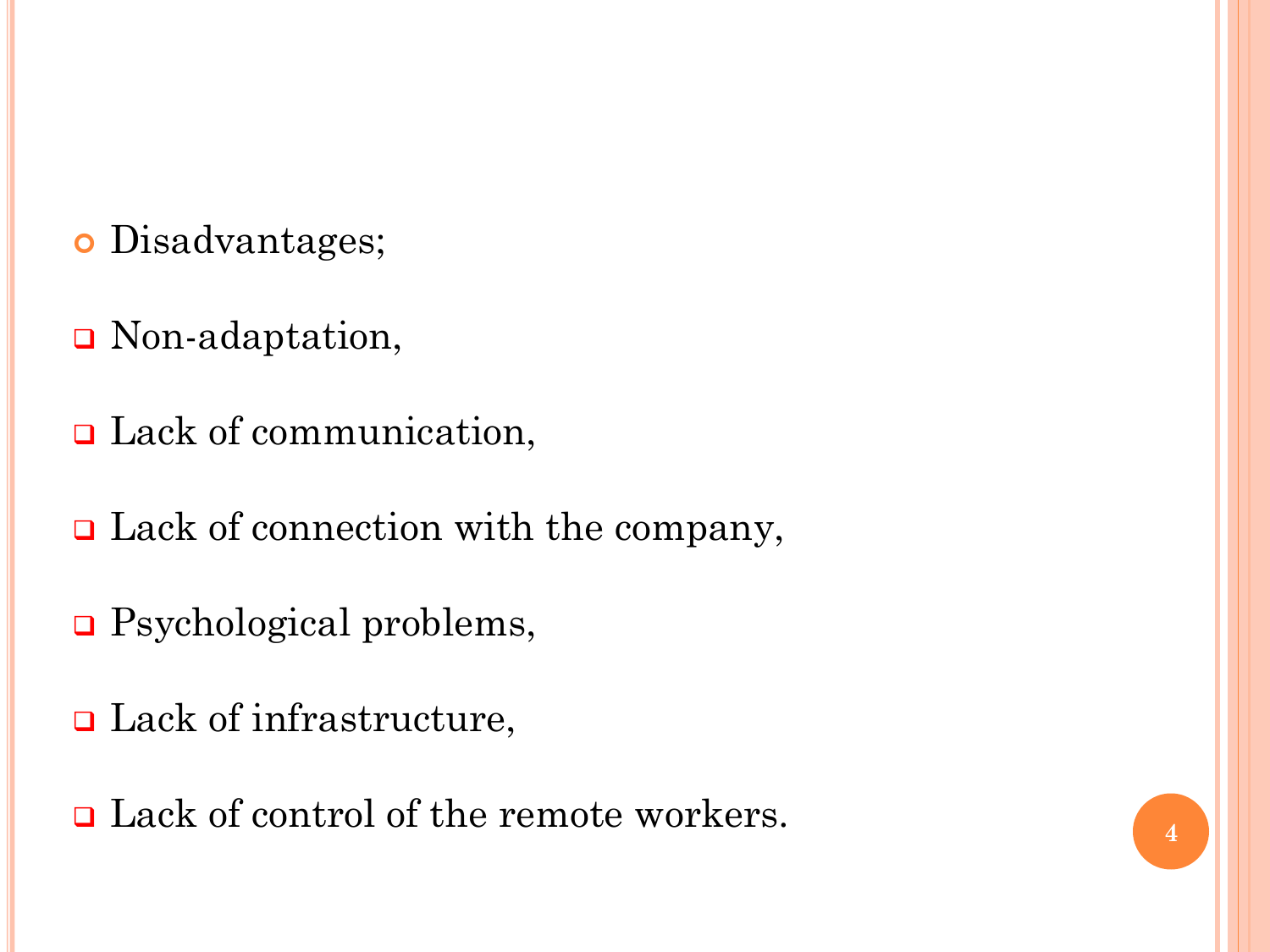**THE AIM OF THE RESEARCH**

# investigate the economic efficiency of public institutions working remotely

#### **Main areas of interest:**

- generation members,
- labor costs,
- household expenses,
- control mechanism of managers,
- organizational structures,
- dominant cultural structures,
- employee work-life balance.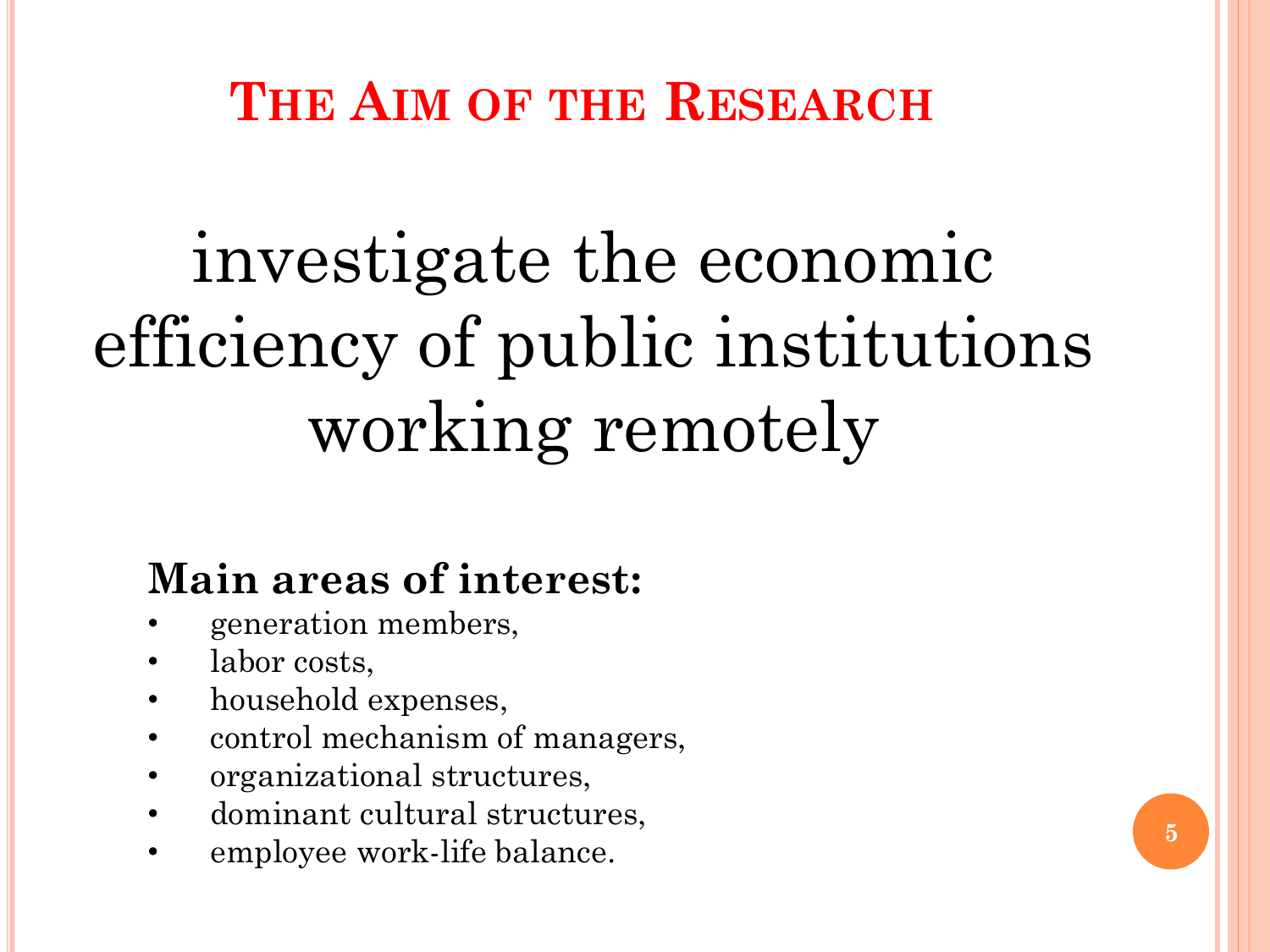# **RESEARCH HYPOTHESES AND QUESTIONS**

| <b>Technology</b><br>perspective | $\cdot$ H <sub>1</sub> :                                    | If the mode of work is changed to remote working,<br>then the differentiation of costs of adaptation to a<br>new form of work depends on the knowledge and<br>skills of employees of a particular generation (X or Y) |
|----------------------------------|-------------------------------------------------------------|-----------------------------------------------------------------------------------------------------------------------------------------------------------------------------------------------------------------------|
|                                  |                                                             |                                                                                                                                                                                                                       |
| <b>Allocative</b><br>perspective | $\cdot$ H2:<br>$\cdot$ H3:<br>$\cdot$ H4:                   | If remote work has a dominant scope, it reduces the<br>overall level of public institution's labor costs                                                                                                              |
|                                  |                                                             | If remote work has a dominant scope, it determines<br>the increase in household expenses                                                                                                                              |
|                                  |                                                             | The organization of work in the form of remote work<br>significantly differentiates household expenses in<br>terms of generational features                                                                           |
|                                  |                                                             |                                                                                                                                                                                                                       |
| <b>Management</b><br>perspective | $\cdot$ Purposeful app.: $H5$ :<br>$\cdot$ System app.: H6: | If in a public organization the dominant form of<br>control of achievement of goals is direct control, then<br>in remote work this form changes to task control                                                       |
|                                  |                                                             | The structure of organizations implying remote work<br>is changing from bureaucratic to flexible                                                                                                                      |
|                                  | $\cdot$ Multi-criteria app.: $H7$                           | If remote work is not equipped with tools to secure<br>the socialization of employees (the possibility of<br>teamwork), then its effectiveness, regardless of<br>belonging to a generation group is low               |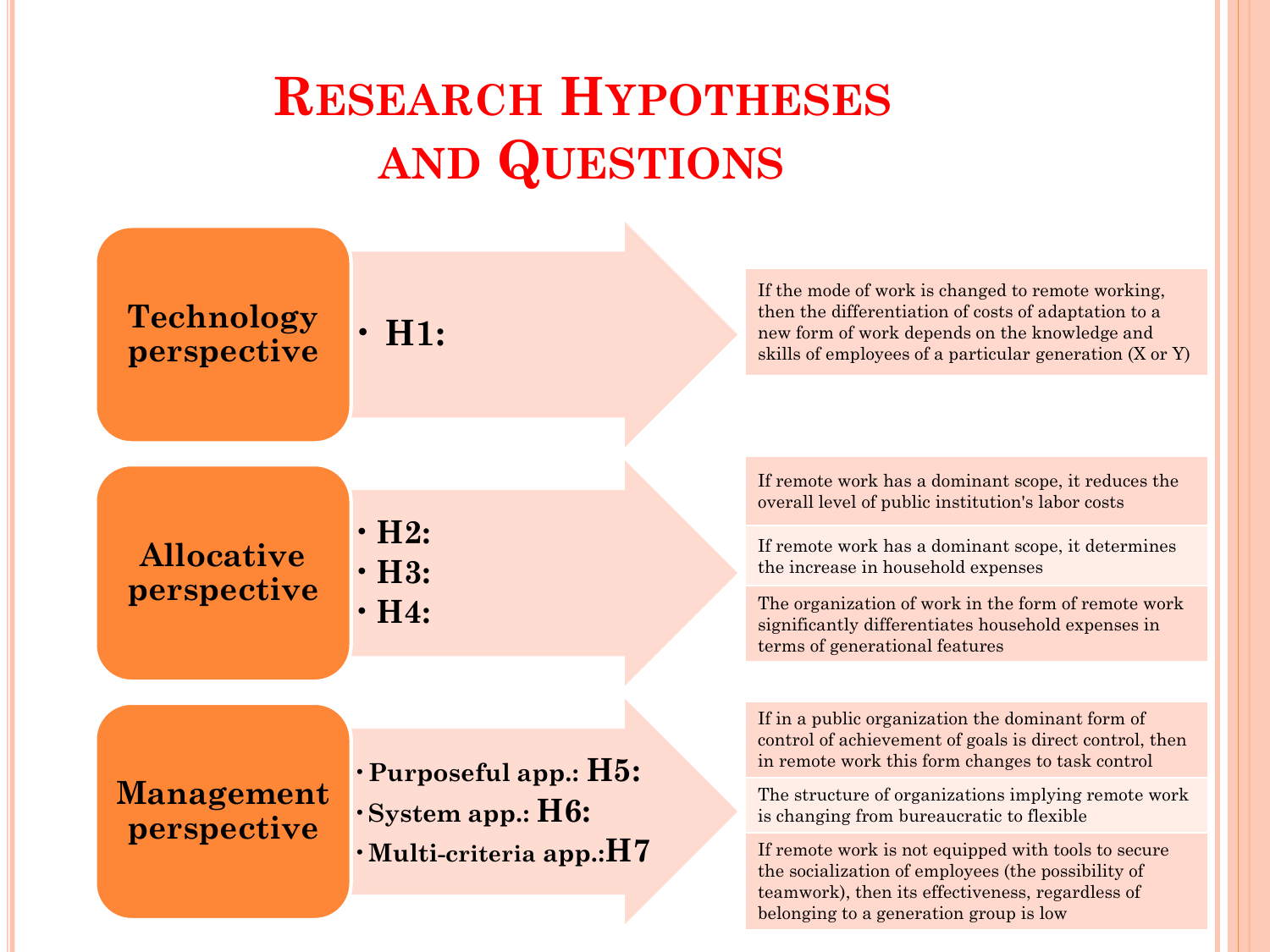## **RESEARCH METHOD**

#### **Quantitative Methods**

- a) Survey (*primary data collection*)
- b) Defined Indicator Methods:
	- I. Key Goal Indicators (KGI)
	- II. Key Performance Indicators (KPI)
	- III. Cost Benefits Analysis (CBA)

#### **Qualitative Methods**

- a) Case Study
- b) Desk Research